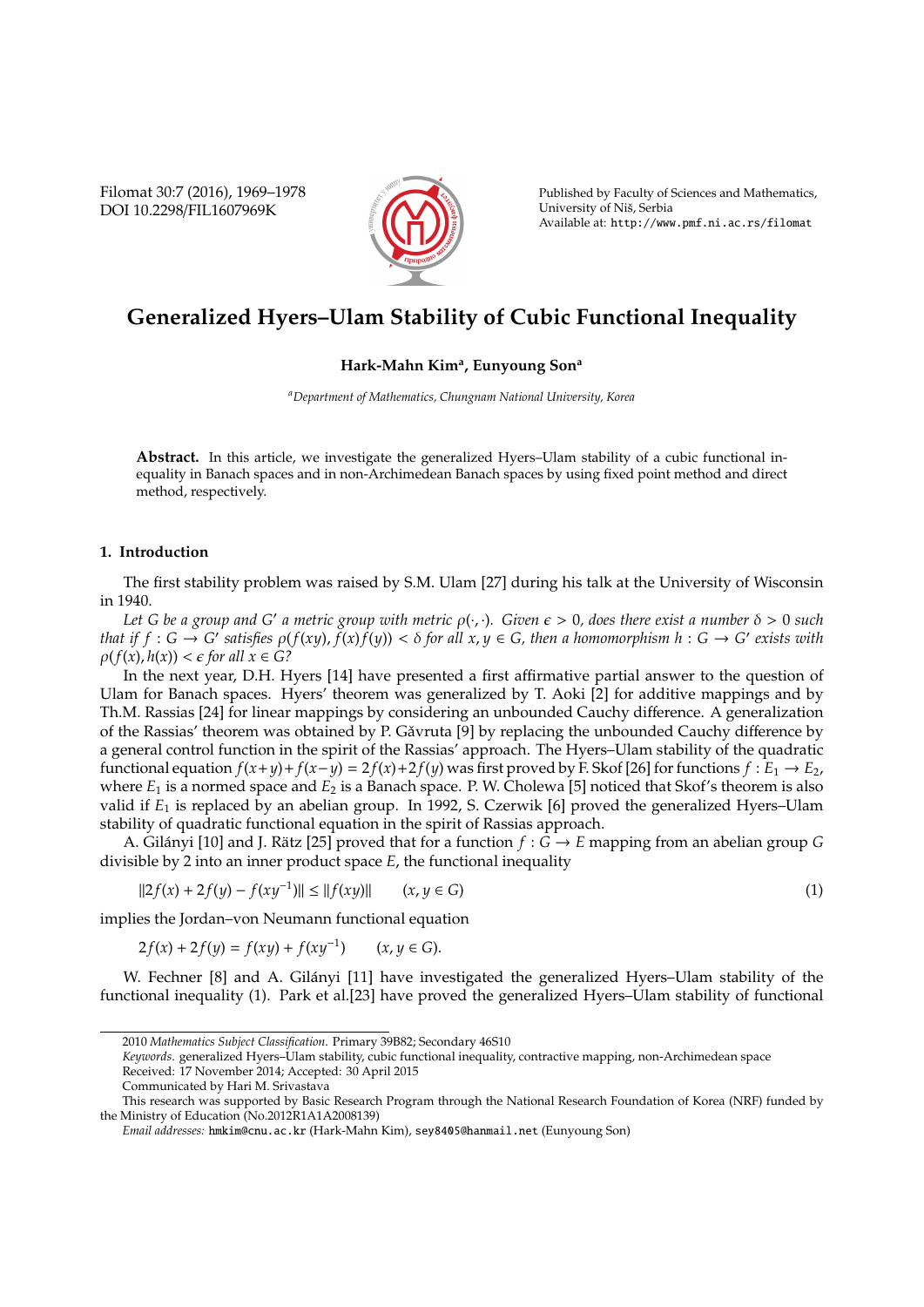inequalities associated with Jordan–von Neumann type additive functional equations, and Y. Cho and H. Kim [3] have proved the generalized Hyers–Ulam stability of functional inequalities with Cauchy–Jensen additive mappings. Recently, H. Kim, K. Jun and E. Son [19] have established the generalized Hyers–Ulam stability of quadratic functional inequality in Banach spaces and in non-Archimedean Banach spaces.

In 2002, K. Jun and H. Kim [15] established the general solution and the Hyers–Ulam stability of the following cubic functional equation

$$
f(2x + y) + f(2x - y) = 2f(x + y) + 2f(x - y) + 12f(x)
$$
\n(2)

in linear spaces and every solution of the cubic functional equation (2) is said to be a cubic mapping. If *f* is cubic, then we see from [15] and [16] that (2) implies the following functional equation

$$
f(x + y + z) + f(x + y - z) + 2f(x) + 2f(y) - 2f(x + y) - f(x + z) - f(x - z)
$$
  
- 
$$
f(y + z) - f(y - z) = 0
$$

and so

$$
f(2x + y + z) + 16f(x) + 2f(y) - 2f(2x + y) - f(2x + z) - f(2x - z) - f(y + z) - f(y - z) = -f(2x + y - z).
$$

Thus, we now consider the following functional inequality

$$
||f(2x + y + z) + 16f(x) + 2f(y) - 2f(2x + y) - f(2x + z) - f(2x - z)
$$
  
- 
$$
-f(y + z) - f(y - z)|| \le ||f(2x + y - z)||
$$
 (3)

in normed linear spaces. As a result, we can easily prove that if a mapping  $f : X \to Y$  satisfies the functional inequality (3), then *f* is cubic. In this paper, we make an attempt to establish the generalized Hyers–Ulam stability of cubic functional inequality (3). In Section 2, we investigate the generalized Hyers–Ulam stability of the functional inequality (3) in Banach spaces by using fixed point method. In Section 3, we establish the generalized Hyers–Ulam stability of the functional inequality (3) in Banach spaces by using direct method. In Section 4, we prove the generalized Hyers–Ulam stability of the functional inequality (3) in non-Archimedean Banach spaces by using fixed point method. In Section 5, we investigate the generalized Hyers–Ulam stability of the functional inequality (3) in non-Archimedean Banach spaces by using direct method.

#### **2. Stability of (3) by Fixed Point Method**

In this part, assume that *X* is a normed space and that *Y* is a Banach space. Now, we are going to investigate the stability of the functional inequality (3) in Banach space by using fixed point method. We recall that a fixed point theory investigates the existence and uniqueness of fixed points under some conditions for operators on abstract spaces. A classical Banach contraction principle is one of the fundamental results in the fixed point theory, and then several authors have studied to generalize and improve the fixed point theory by applying new contractive conditions for operators and by replacing complete metric spaces with various abstract spaces (see e.g. [1],[7],[18],[22]).

**Theorem 2.1.** Let  $\varphi: X^3 \to [0, \infty)$  be a function such that there exists  $0 < L < 1$  with

$$
\varphi(2x, 2y, 2z) \le 8L\varphi(x, y, z), \quad \left(\varphi(\frac{x}{2}, \frac{y}{2}, \frac{z}{2}) \le \frac{L}{8}\varphi(x, y, z), \text{ respectively}\right) \tag{4}
$$

*for all x*,  $y, z \in X$ . Suppose that a mapping  $f : X \to Y$  with  $f(0) = 0$  satisfies the functional inequality

$$
||f(2x + y + z) + 16f(x) + 2f(y) - 2f(2x + y) - f(2x + z) - f(2x - z)
$$
  
- 
$$
-f(y + z) - f(y - z)|| \le ||f(2x + y - z)|| + \varphi(x, y, z)
$$
 (5)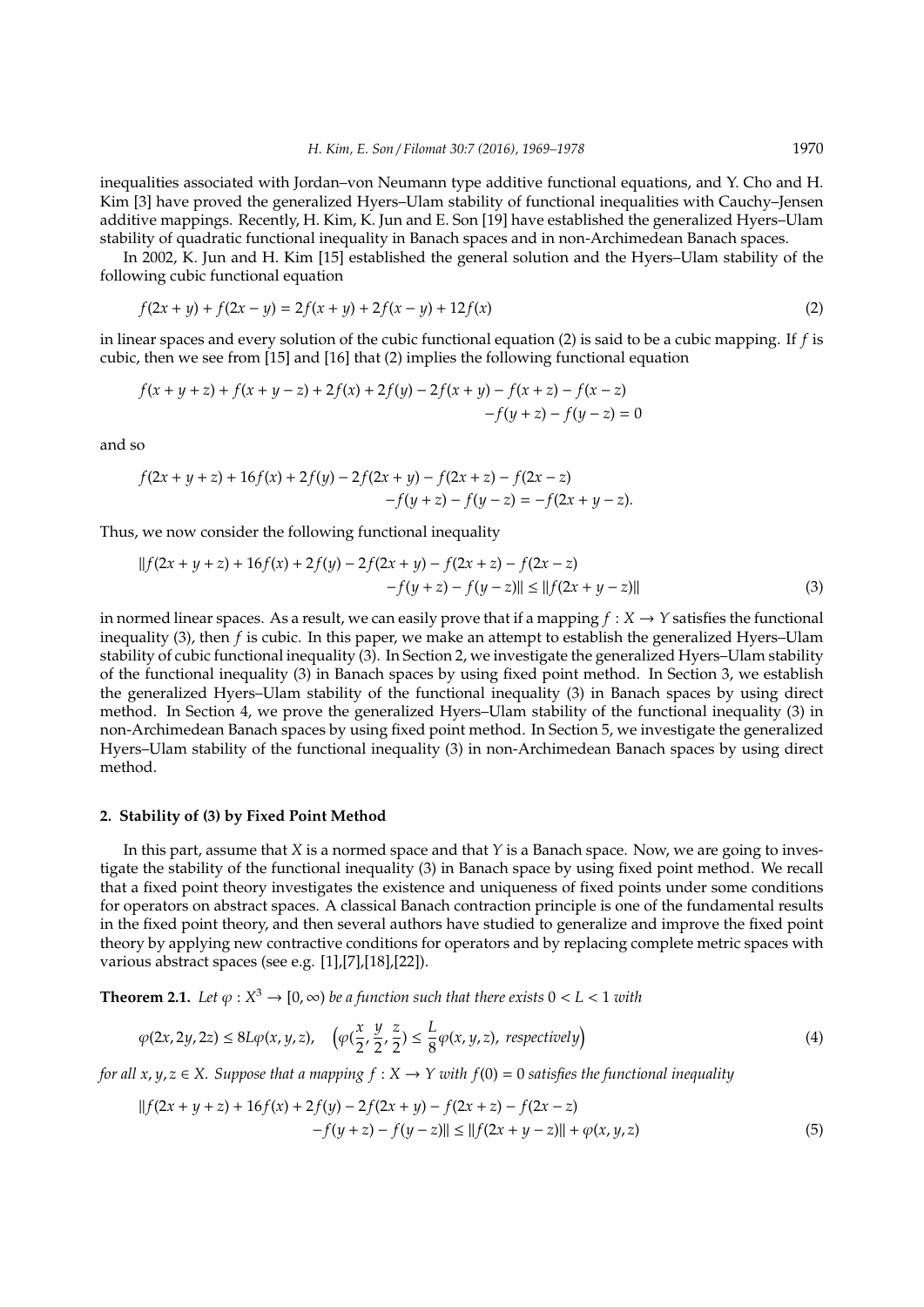*for all*  $x, y, z \in X$ . Then, there exists a unique cubic mapping  $T : X \to Y$  given by  $T(x) = \lim_{m \to \infty} \frac{1}{8^m} f(2^m x)$  $T(x) = \lim_{m \to \infty} 8^m f(\frac{x}{2^m})$ , *resp.*) such that

$$
||f(x) - T(x)|| \le \frac{1}{16 - 16L} \varphi(x, -2x, 0),
$$
  
\n
$$
||[f(x) - T(x)||] \le \frac{L}{16 - 16L} \varphi(x, -2x, 0), \text{ resp.} (6)
$$

*for all*  $x \in X$ *.* 

*Proof.* Letting  $y = -2x$  and  $z = 0$  in (5), we obtain

$$
||16f(x) - 2f(2x)|| \le \varphi(x, -2x, 0) \tag{7}
$$

for all  $x \in X$ . Dividing by 16 in (7), we obtain

$$
||f(x) - \frac{1}{8}f(2x)|| \le \frac{1}{16}\varphi(x, -2x, 0)
$$
\n(8)

all  $x \in X$ .

Consider the set

$$
S:=\{h:X\to Y|h(0)=0\}
$$

and introduce the generalized metric on *S*:

 $d(q, h) = \inf\{\mu \in [0, \infty) : ||q(x) - h(x)|| \leq \mu \varphi(x, -2x, 0), \forall x \in X\},\$ 

where, as usual, inf  $\phi = +\infty$ . It is easy to show that  $(S, d)$  is generalized complete metric space (see the proof of Theorem 3.1 of [17]). Now we consider an operator  $\overline{J}$  :  $\overline{S}$   $\rightarrow$  *S* defined as

$$
Jg(x) := \frac{1}{8}g(2x), \qquad g \in S,
$$

for all  $x \in X$ . Let  $q, h \in S$  be given such that  $d(q, h) \leq \varepsilon$ . Then

 $||q(x) - h(x)||$  ≤  $\varepsilon \varphi(x, -2x, 0)$ 

for all  $x \in X$ . Hence

$$
||Jg(x) - Jh(x)|| \le ||\frac{1}{4}g(2x) - \frac{1}{4}h(2x)|| \le \varepsilon L\varphi(x, -2x, 0)
$$

for all  $x \in X$ . So  $d(g, h) \leq \epsilon$  implies that  $d(Jg, Jh) \leq L\epsilon$ . This means that

$$
d(Jg, Jh) \le Ld(g, h)
$$

for all 1, *h* ∈ *S*. Thus *J* is a strictly contractive mapping with Lipschitz constant *L*, and it follows from (8) that  $d(f, Jf) \leq \frac{1}{16}$ . By the fixed point theorem [20], there exists a mapping  $T : X \to Y$  satisfying the followings  $(1)$ , $(2)$  and  $(3)$ :

(1) *T* is a fixed point of *J*, i.e.,

$$
T(2x) = 8T(x) \tag{9}
$$

for all  $x \in X$ . The mapping *T* is a unique fixed point of *J* in the set

$$
M = \{ g \in S : d(f, g) < \infty \}.
$$

This implies that *T* is a unique fixed point of *J* such that there exists a  $\mu \in (0, \infty)$  satisfying

$$
||f(x) - T(x)|| \le \mu \varphi(x, -2x, 0)
$$

for all  $x \in X$ ;

(2)  $d(J^m f, T) \to 0$  as  $m \to \infty$ . This implies the equality  $T(x) = \lim_{m \to \infty} \frac{1}{8^m} f(2^m x)$  for all  $x \in X$ ;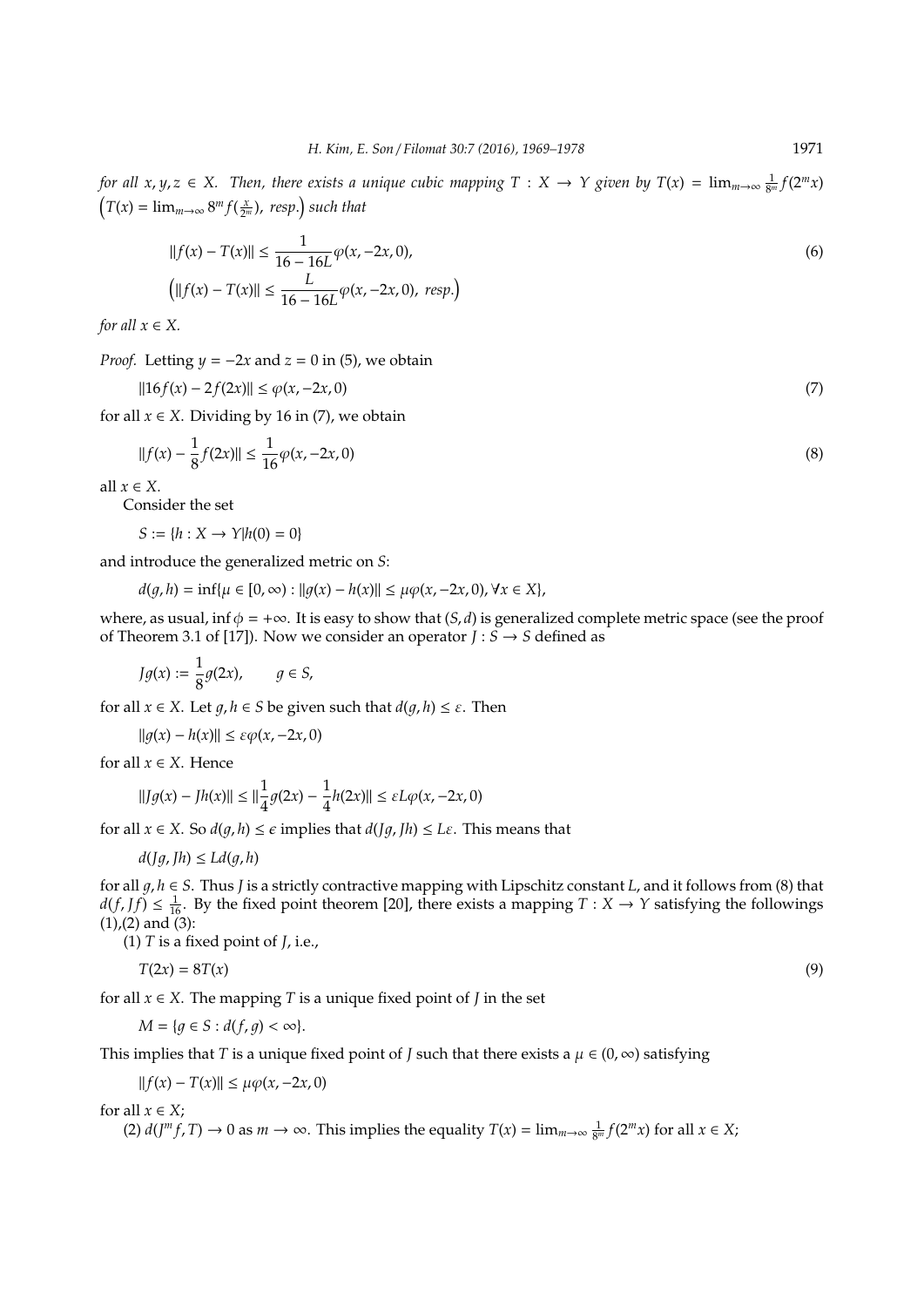(3)  $d(f, T) \le \frac{1}{1 - L} d(f, Jf) \le \frac{1}{16 - 16L}$ , which implies that the inequality (6) holds. Now, we show that the mapping *T* is cubic. It follows from (4) and (5) that

$$
||T(2x + y + z) + 16T(x) + 2T(y) - 2T(2x + y) - T(2x + z) - T(2x - z)
$$
  
\n
$$
-T(y + z) - T(y - z)||
$$
  
\n
$$
\leq ||T(2x + y - z)|| + \lim_{m \to \infty} \frac{1}{8^m} \varphi(2^m x, 2^m y, 2^m z)
$$
  
\n
$$
\leq ||T(2x + y - z)|| + \lim_{m \to \infty} L^m \varphi(x, y, z)
$$
  
\n
$$
= ||T(2x + y - z)||
$$

for all *x*, *y*, *z*  $\in$  *X*. Therefore, the mapping  $T : X \rightarrow Y$  is cubic, as desired.  $\Box$ 

We obtain the following corollary concerning the stability for approximate cubic mappings controlled by a sum of the same powers of norms.

**Corollary 2.2.** Let  $\theta \ge 0$  be a real number and p a positive real number with  $p \ne 3$ . If a mapping  $f : X \to Y$  with *f*(0) = 0 *satisfies the inequality*

$$
||f(2x + y + z) + 16f(x) + 2f(y) - 2f(2x + y) - f(2x + z) - f(2x - z)
$$
  
-f(y + z) - f(y - z)|| \le ||f(2x + y - z)|| + \theta(||x||<sup>p</sup> + ||y||<sup>p</sup> + ||z||<sup>p</sup>)

*for all x*, *y*,  $z \in X$ , then we can find a unique cubic mapping  $T : X \rightarrow Y$  satisfying the inequality

$$
||f(x) - T(x)|| \le \frac{\theta}{2|8 - 2^p|}(1 + 2^p)||x||^p
$$

*for all*  $x \in X$ *.* 

## **3. Stability of (3) by Direct Method**

We prove stability problem of the cubic functional inequality (3) with perturbed control function  $\varphi$ . In this section, let *X* be a normed space and *Y* a Banach space.

**Theorem 3.1.** *Let*  $\varphi$  :  $X^3 \to [0, \infty)$  *be a function such that* 

$$
\sum_{i=0}^{\infty} \frac{1}{8^i} \varphi(2^i x, 2^i y, 2^i z) < \infty, \quad \left( \sum_{i=1}^{\infty} 8^i \varphi\left(\frac{x}{2^i}, \frac{y}{2^i}, \frac{z}{2^i}\right) < \infty, \text{ resp.} \right) \tag{10}
$$

*for all x, y, z*  $\in$  *X. Suppose that a mapping f* : *X*  $\rightarrow$  *Y satisfies the functional inequality* 

$$
||f(2x + y + z) + 16f(x) + 2f(y) - 2f(2x + y) - f(2x + z) - f(2x - z)
$$
  
- 
$$
-f(y + z) - f(y - z)|| \le ||f(2x + y - z)|| + \varphi(x, y, z)
$$
 (11)

*for all*  $x, y, z \in X$ . Then, there exists a unique cubic mapping  $T: X \to Y$  given by  $T(x) = \lim_{m \to \infty} \frac{1}{8^m} f(2^m x)$  $T(x) = \lim_{m \to \infty} 8^m f(\frac{x}{2^m})$ , *resp.*) such that

$$
||f(x) - \frac{f(0)}{14} - T(x)|| \le \frac{1}{16} \sum_{i=0}^{\infty} \frac{1}{8^i} \varphi(2^i x, -2^{i+1} x, 0),
$$
  
\n
$$
\left( ||f(x) - T(x)|| \le \frac{1}{16} \sum_{i=1}^{\infty} 8^i \varphi(\frac{x}{2^i}, \frac{-2x}{2^i}, 0), \text{ resp.} \right)
$$
\n(12)

*for all*  $x \in X$ *.*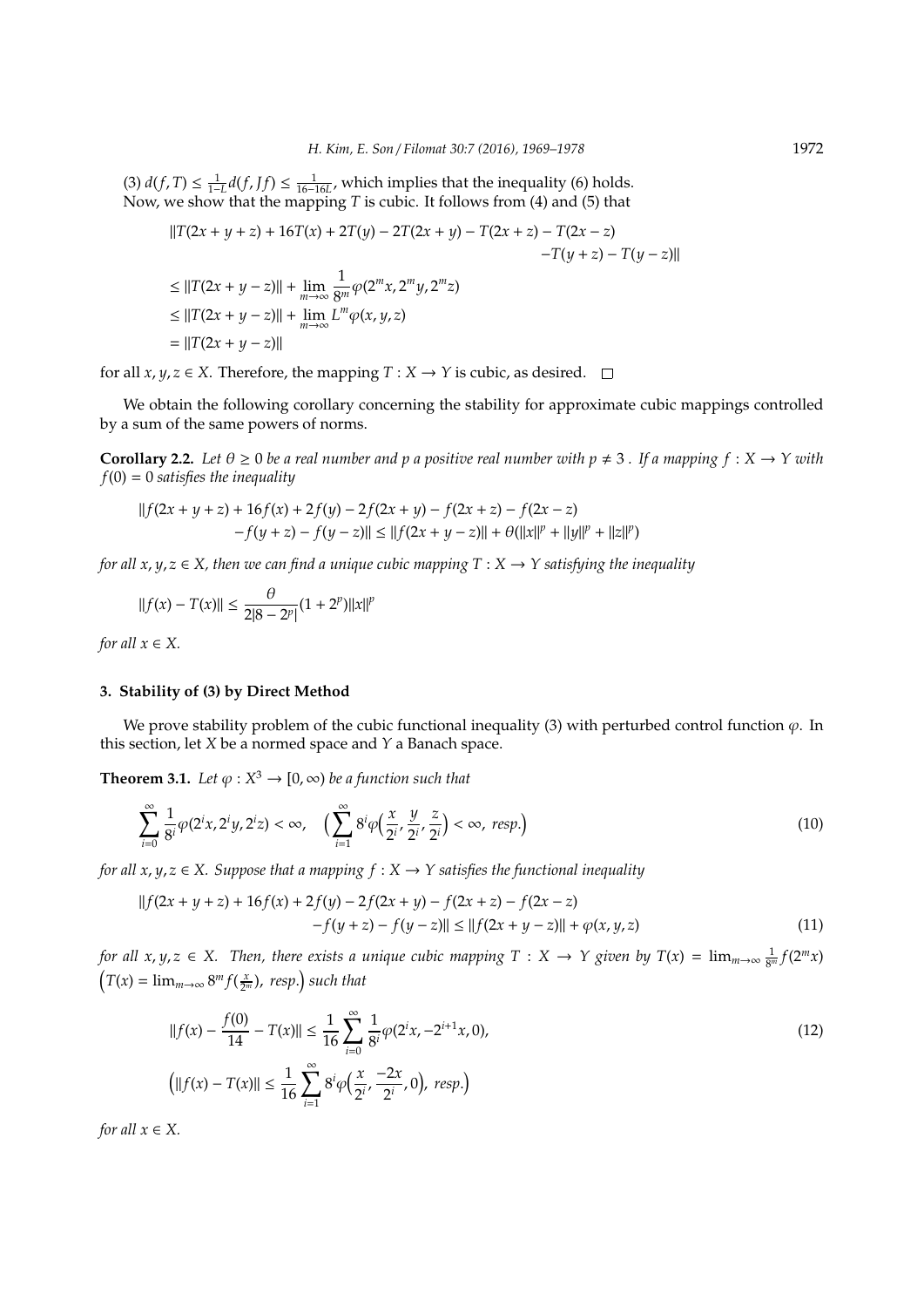*Proof.* Letting  $y = -2x$  and  $z = 0$  in (11), we obtain

$$
||16f(x) - 2f(2x) - f(0)|| \le \varphi(x, -2x, 0)
$$
\n(13)

for all  $x \in X$ . If we put  $\tilde{f}(x) = f(x) - \frac{f(0)}{14}$ , then it follows from (13) that

$$
||16\tilde{f}(x) - 2\tilde{f}(2x)|| \le \varphi(x, -2x, 0) \tag{14}
$$

for all  $x \in X$ . Dividing by 16 in (14), we obtain

$$
\|\tilde{f}(x) - \frac{1}{8}\tilde{f}(2x)\| \le \frac{1}{16}\varphi(x, -2x, 0)
$$
\n(15)

for all  $x \in X$ . Therefore we prove from inequality (15) that for any integers *m*, *l* with  $m > l \ge 0$ 

$$
\left\| \frac{\tilde{f}(2^l x)}{8^l} - \frac{\tilde{f}(2^m x)}{8^m} \right\| \leq \sum_{i=l}^{m-1} \left\| \frac{1}{8^i} \tilde{f}(2^i x) - \frac{1}{8^{i+1}} \tilde{f}(2^{i+1} x) \right\|
$$
  

$$
\leq \sum_{i=l}^{m-1} \frac{1}{8^i} \left\| \tilde{f}(2^i x) - \frac{1}{8} \tilde{f}(2^{i+1} x) \right\|
$$
  

$$
\leq \frac{1}{16} \sum_{i=l}^{m-1} \frac{1}{8^i} \varphi(2^i x, -2^{i+1} x, 0)
$$
 (16)

for all *x* ∈ *X*. Since the right-hand side of (16) tends to zero as *l* → ∞, we obtain that the sequence { $\frac{\tilde{f}(2^m x)}{8^m}$  $\frac{(2^m x)}{8^m}$ } is Cauchy for all  $x \in X$ . Because of the fact that *Y* is complete, it follows that the sequence  $\{\frac{\tilde{f}(2^m x)}{8^m}\}$  $\frac{(2^m x)}{8^m}$ } converges in *Y*. Therefore, we can define a mapping  $T : X \to Y$  as

$$
T(x) = \lim_{m \to \infty} \frac{\tilde{f}(2^m x)}{8^m} = \lim_{m \to \infty} \frac{f(2^m x)}{8^m}, \quad x \in X.
$$

Moreover, letting  $l = 0$  and taking  $m \to \infty$  in (16), we get the desired inequality (12). It follows from (10) and (11) that

$$
||T(2x + y + z) + 16T(x) + 2T(y) - 2T(2x + y) - T(2x + z) - T(2x - z)
$$
  

$$
-T(y + z) - T(y - z)||
$$
  

$$
\leq ||T(2x + y - z)|| + \lim_{m \to \infty} \frac{1}{8^m} \varphi(2^m x, 2^m y, 2^m z)
$$
  

$$
= ||T(2x + y - z)||
$$

for all *x*, *y*, *z*  $\in$  *X*. Therefore, the mapping *T* : *X*  $\rightarrow$  *Y* is cubic.

Next, let  $T' : X \to Y$  be another cubic mapping satisfying (12). Then, we have

$$
||T(x) - T'(x)|| = \left\| \frac{1}{8^k} T(2^k x) - \frac{1}{8^k} T'(2^k x) \right\|
$$
  
\n
$$
\leq \frac{1}{8^k} \{ ||T(2^k x) - f(2^k x) + \frac{f(0)}{14} || + ||f(2^k x) - \frac{f(0)}{14} - T'(2^k x) || \}
$$
  
\n
$$
\leq 2 \Big[ \frac{1}{16} \sum_{i=0}^{\infty} \frac{1}{8^{i+k}} \varphi(2^{i+k} x, -2^{i+k+1} x, 0) \Big] \Big]
$$
  
\n
$$
= \frac{1}{8} \sum_{i=k}^{\infty} \frac{1}{8^i} \varphi(2^i x, -2^{i+1} x, 0)
$$

for all  $k \in \mathbb{N}$  and all  $x \in X$ . Taking the limit as  $k \to \infty$ , we conclude that  $T(x) = T'(x)$  for all  $x \in X$ .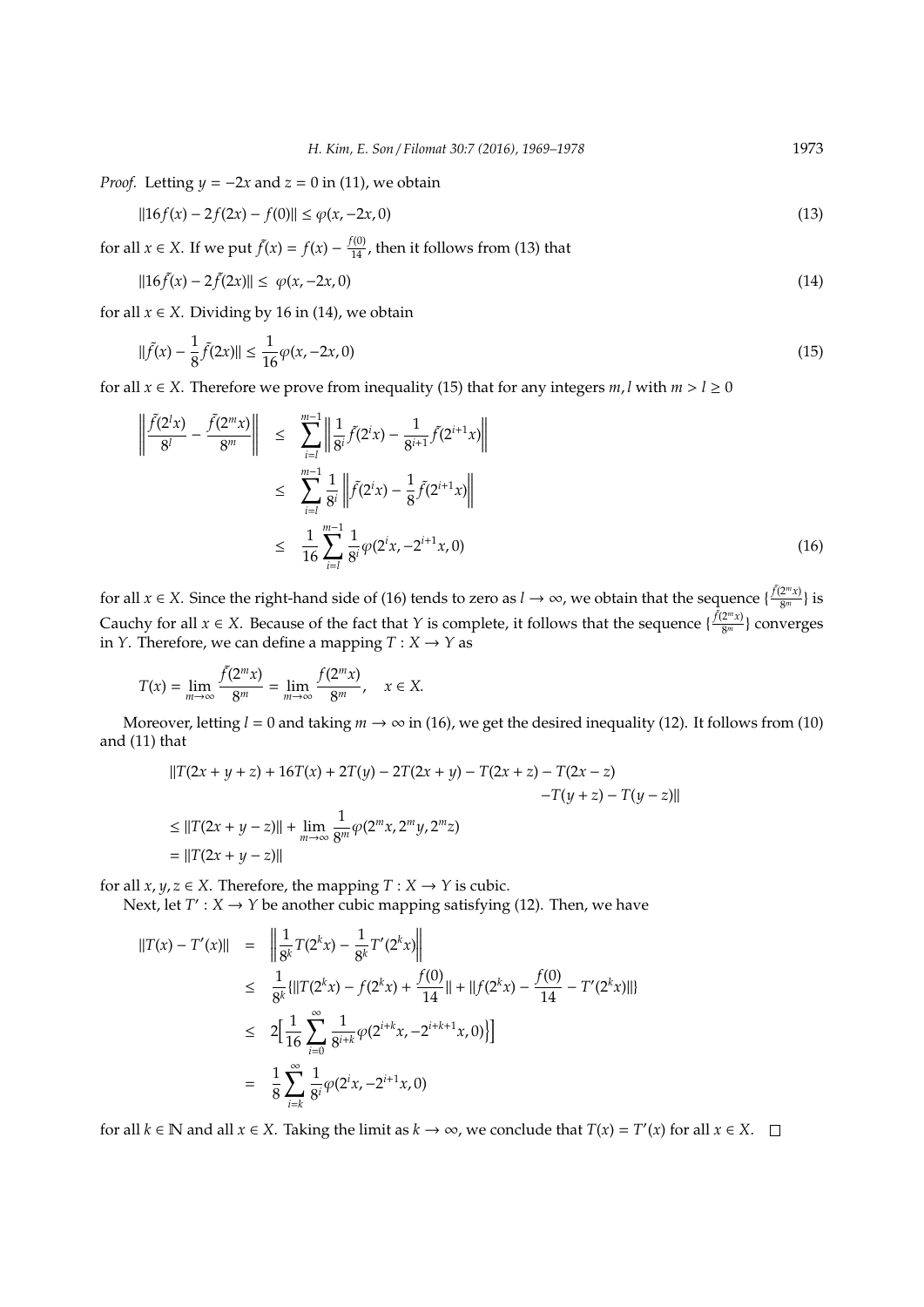We obtain the following corollary concerning the stability for approximate cubic mappings controlled by a sum of different powers of norms.

**Corollary 3.2.** Let  $\theta_i \ge 0$  be a real number and  $p_i$  a positive real number with  $p_i < 3$  or  $p_i > 3$  for all  $i = 1, 2, 3$ . If a *mapping*  $f: X \rightarrow Y$  *satisfies the inequality* 

$$
||f(2x + y + z) + 16f(x) + 2f(y) - 2f(2x + y) - f(2x + z) - f(2x - z) - f(y + z) - f(y - z)|| \le ||f(2x + y - z)|| + \theta_1 ||x||^{p_1} + \theta_2 ||y||^{p_2} + \theta_3 ||z||^{p_3}
$$

*for all x*,  $y, z \in X$ , then we can find a unique cubic mapping  $T : X \rightarrow Y$  satisfying the inequality

$$
||f(x) - \frac{f(0)}{14} - T(x)|| \le \frac{\theta_1}{2|8 - 2^{p_1}|} ||x||^{p_1} + \frac{2^{p_2} \theta_2}{2|8 - 2^{p_2}|} ||x||^{p_2}
$$

*for all*  $x \in X$ *.* 

#### **4. Stability of (3) in Non-Archimedean Spaces by Fixed Point Method**

We recall that a non-Archimedean valuation in a field K is a function  $|\cdot|: K \rightarrow [0,\infty)$  with (*i*)  $|r| = 0$  if and only if  $r = 0$ ;  $(iii)$   $|rs| = |r||s|$  for all  $r, s \in \mathbb{K}$ ;

 $(iii)$   $|r + s| \leq \max\{|r|, |s|\}$  for all  $r, s \in \mathbb{K}$ .

Any field endowed with a non-Archimedean valuation is said to be a non-Archimedean field; in any such field we have  $|1| = |-1| = 1$  and  $|n| \le 1$  for all nonzero integers  $n \in \mathbb{Z}$ .

**Definition 4.1.** *Let X be a linear space over a field* K *with a non-Archimedean non-trivial valuation* | · |*. A function* k · k : *X* →[0, ∞) *is said to be a non-Archimedean norm if it satisfies the following conditions:*

 $(i)$   $||x|| = 0$  *if and only if*  $x = 0$ *;* 

 $(iii)$   $\|rx\| = |r|\|x\|$ , *for all r*  $\in$  **K** *and*  $x \in X$ ;

 $(iii)$   $||x + y|| \leq max{||x||, ||y||},$  *for all x, y*  $\in$  *X.* 

*Then*  $(X, \| \cdot \|)$  *is called a non-Archimedean space.* 

**Definition 4.2.** *Let* {*xn*} *be a sequence in a non-Archimedean normed space X.*

*(1) A sequence*  $\{x_n\}_{n=1}^{\infty}$  $\sum_{n=1}^{\infty}$  *in a non-Archimedean space is a Cauchy sequence if the sequence*  $\{x_{n+1} - x_n\}_{n=1}^{\infty}$ *n*=1 *converges to zero.*

*(2) The sequence*  $\{x_n\}$  *is said to be convergent if, for any*  $\varepsilon > 0$ , there are a positive integer N and  $x \in X$  such that

 $||x_n - x|| < \varepsilon$ ,  $\forall n \ge N$ .

*Then the point*  $x \in X$  *is called the limit of the sequence*  $\{x_n\}$ *, which is denoted by*  $\lim_{n\to\infty} x_n = x$ *.* 

*(3) If every Cauchy sequence in X converges, then the non-Archimedean normed space X is called a non-Archimedean Banach space.*

In 2007, M.S. Moslehian and Th.M. Rassias [21] proved the generalized Hyers–Ulam stability of the Cauchy and quadratic functional equations in non-Archimedean normed spaces. Some papers ([4],[12],[13]) on the stability of various functional equations and inequalities in non-Archimedean normed spaces have been published after their stability results.

In this section, assume that *X* is a non-Archimedean normed space and that *Y* is a non-Archimedean Banach space. Now, we are going to investigate the stability of the functional inequality (3) in non-Archimedean Banach space by using fixed point method.

**Theorem 4.3.** Let  $\varphi: X^3 \to [0, \infty)$  be a function such that there exists  $0 < L < 1$  with

$$
\varphi(2x, 2y, 2z) \le |8|L\varphi(x, y, z), \quad \left(\varphi(\frac{x}{2}, \frac{y}{2}, \frac{z}{2}) \le \frac{L}{|8|} \varphi(x, y, z), \text{ resp.}\right) \tag{17}
$$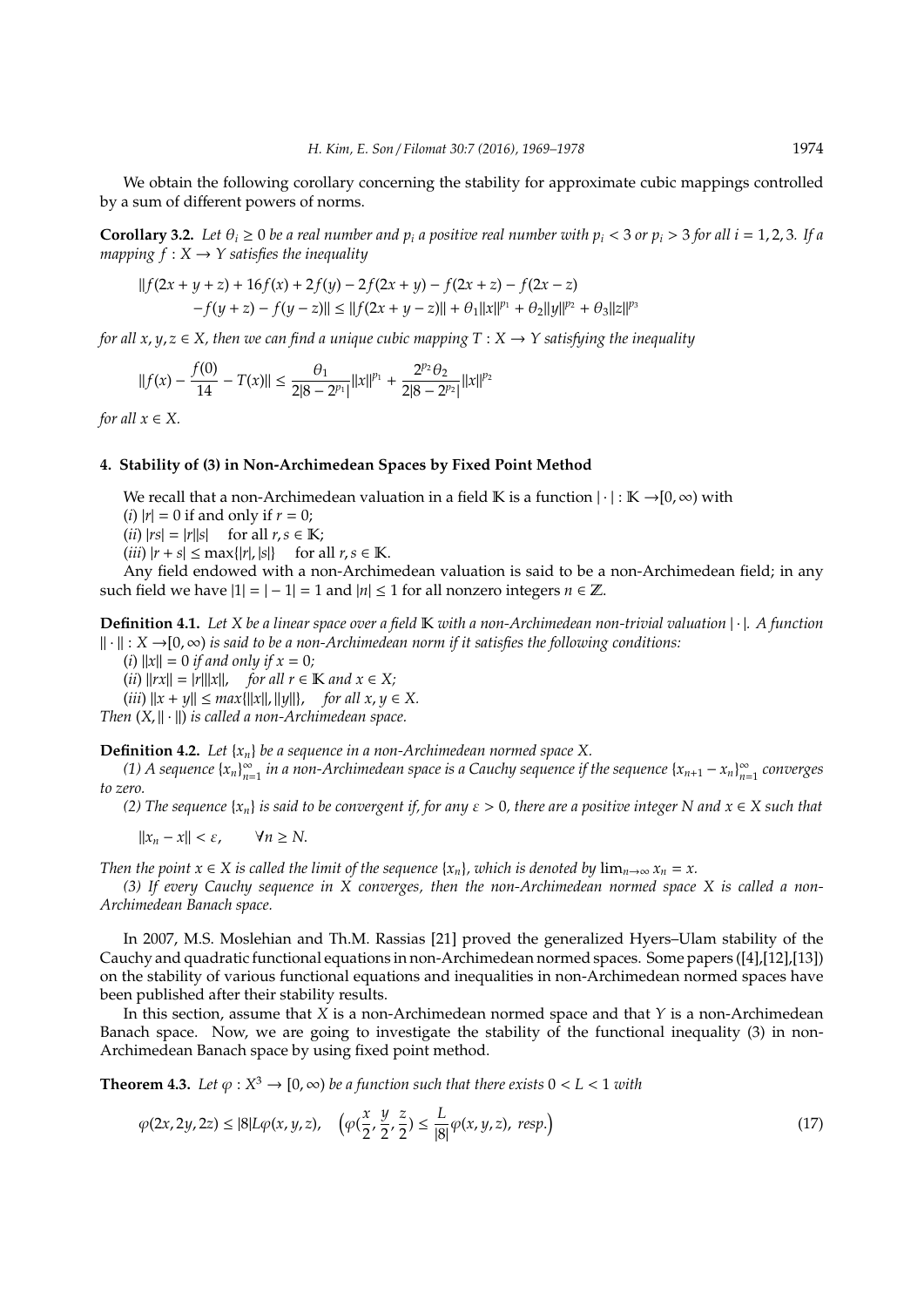*for all x*,  $y, z \in X$ . Suppose that a mapping  $f : X \to Y$  with  $f(0) = 0$  satisfies the functional inequality

$$
||f(2x + y + z) + 16f(x) + 2f(y) - 2f(2x + y) - f(2x + z) - f(2x - z)
$$
  
- 
$$
-f(y + z) - f(y - z)|| \le ||f(2x + y - z)|| + \varphi(x, y, z)
$$
 (18)

*for all*  $x, y, z \in X$ . Then, there exists a unique cubic mapping  $T: X \to Y$  given by  $T(x) = \lim_{m \to \infty} \frac{1}{8^m} f(2^m x)$  $T(x) = \lim_{m \to \infty} 8^m f(\frac{x}{2^m})$ , *resp.*) such that

$$
||f(x) - T(x)|| \le \frac{1}{|16| - |16|L} \varphi(x, -2x, 0),
$$
  
\n
$$
\left( ||f(x) - T(x)|| \le \frac{L}{|16| - |16|L} \varphi(x, -2x, 0), \text{ resp.} \right)
$$
\n(19)

*for all*  $x \in X$ *.* 

*Proof.* Letting  $y = -2x$  and  $z = 0$  in (18), we obtain

$$
||16f(x) - 2f(2x)|| \le \varphi(x, -2x, 0)
$$
\n(20)

for all  $x \in X$ . Dividing by |16| in (20), we obtain

$$
||f(x) - \frac{1}{8}f(2x)|| \le \frac{1}{|16|}\varphi(x, -2x, 0)
$$
\n(21)

all  $x \in X$ . Applying the similar argument to the corresponding proof of Theorem 2.1 on the complete generalized metric space  $(S, d)$ , we get the desired result.  $\square$ 

We obtain the following corollary concerning the stability for approximate cubic mappings controlled by a sum of the same powers of norms.

**Corollary 4.4.** Let  $\theta \ge 0$  be a real number and p a positive real number with  $p \ne 3$ . If a mapping  $f : X \to Y$  with *f*(0) = 0 *satisfies the inequality*

$$
||f(2x + y + z) + 16f(x) + 2f(y) - 2f(2x + y) - f(2x + z) - f(2x - z)
$$
  
-f(y + z) - f(y - z)|| \le ||f(2x + y - z)|| + \theta(||x||<sup>p</sup> + ||y||<sup>p</sup> + ||z||<sup>p</sup>)

*for all x*,  $y, z \in X$ . Then we can find a unique cubic mapping  $T : X \rightarrow Y$  satisfying the inequality

$$
||f(x) - T(x)|| \le \frac{\theta}{|2||8 - 2^p|}(1 + |2|^p)||x||^p
$$

*for all*  $x \in X$ *.* 

### **5. Stability of (3) in Non-Archimedean Spaces by Direct Method**

We prove the stability of the functional inequality (3) in non-Archimedean Banach space by direct method. In this section, assume that *X* is a non-Archimedean normed space and that*Y* is a non-Archimedean Banach space.

**Theorem 5.1.** *Let*  $\varphi$  :  $X^3 \to [0, \infty)$  *be a function such that* 

$$
\lim_{m \to \infty} \frac{1}{|8|^m} \varphi(2^m x, 2^m y, 2^m z) = 0, \quad \left(\lim_{m \to \infty} |8|^m \varphi\left(\frac{x}{2^m}, \frac{y}{2^m}, \frac{z}{2^m}\right) = 0, \text{ resp.}\right)
$$
\n(22)

*for all x*,  $y, z \in X$  *and* 

$$
\tilde{\varphi}(x) = \lim_{m \to \infty} \max \left\{ \frac{1}{|8|^k} \varphi(2^k x, -2^{k+1} x, 0) : 0 \le k < m \right\},\
$$
\n
$$
\left( \tilde{\varphi}(x) = \lim_{m \to \infty} \max \left\{ |8|^k \varphi\left(\frac{x}{2^k}, \frac{-x}{2^{k-1}}, 0\right) : 1 \le k < m+1 \right\}, \text{ resp.} \right\} \tag{23}
$$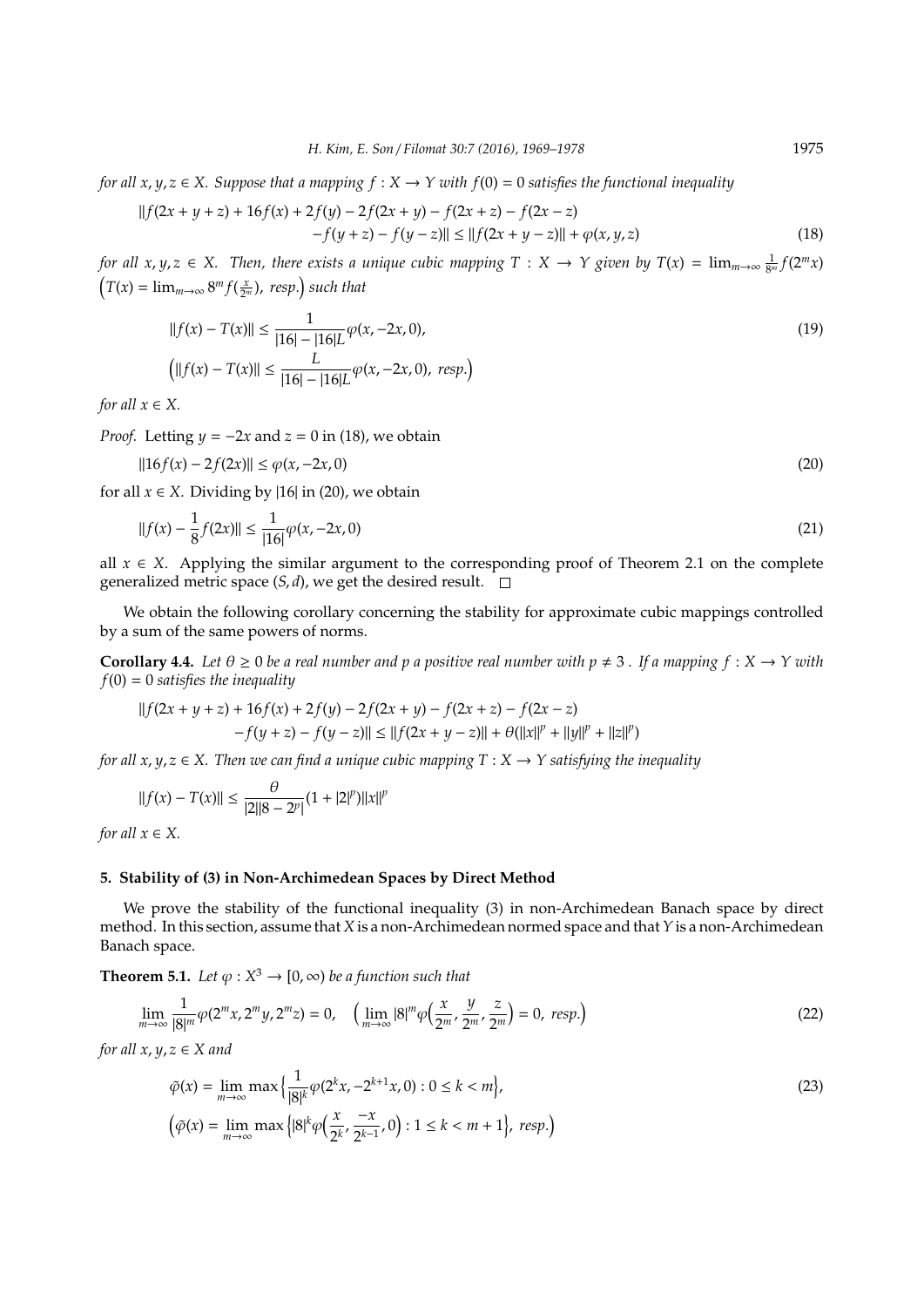*exists for all*  $x \in X$ . Suppose that a mapping  $f : X \rightarrow Y$  satisfies the functional inequality

$$
||f(2x + y + z) + 16f(x) + 2f(y) - 2f(2x + y) - f(2x + z) - f(2x - z)
$$
  
- 
$$
-f(y + z) - f(y - z)|| \le ||f(2x + y - z)|| + \varphi(x, y, z)
$$
 (24)

*for all*  $x, y, z \in X$ . Then there exists a cubic mapping  $T : X \to Y$  defined as  $T(x) = \lim_{m \to \infty} \frac{1}{8^m} f(2^m x) (T(x) =$  $\lim_{m\to\infty} 8^m f(\frac{x}{2^m})$ , resp.) such that

$$
||f(x) - T(x)|| \le \frac{1}{|16|}\tilde{\varphi}(x),
$$
  
\n
$$
\left(||f(x) - \frac{f(0)}{14} - T(x)|| \le \frac{1}{|16|}\tilde{\varphi}(x), \text{ resp.}\right)
$$
\n(25)

*for all x* ∈ *X. Moreover, if*

$$
\lim_{l \to \infty} \lim_{m \to \infty} \max \left\{ \frac{1}{|\mathcal{B}|^{k}} \varphi(2^{k} x, -2^{k+1} x, 0) : l \le k < m + l \right\} = 0,
$$
\n
$$
\left( \lim_{l \to \infty} \lim_{m \to \infty} \max \left\{ |\mathcal{B}|^{k} \varphi\left(\frac{x}{2^{k}}, \frac{-x}{2^{k-1}}, 0\right) : l + 1 \le k < m + l + 1 \right\} = 0, resp.) \right\}
$$
\n(26)

*for all*  $x \in X$ *, then T is a unique cubic mapping satisfying (25).* 

*Proof.* In this case,  $f(0) = 0$  since  $\varphi(0,0,0) = 0$  by (22). Replacing *x* by  $2^{m-1}x$  and dividing by  $|8|^{m-1}$  in (21), we have

$$
\left\| \frac{f(2^{m-1}x)}{8^{m-1}} - \frac{f(2^m x)}{8^m} \right\| \le \frac{1}{|16|} \frac{1}{|8|^{m-1}} \varphi(2^{m-1}x, -2^m x, 0),\tag{27}
$$

for all *x*  $\in$  *X*. It follows from (22) and (27) that the sequence  $\{\frac{f(2^m x)}{8^m}\}$  $\left\{\frac{2^m x}{8^m}\right\}$  is Cauchy for all  $x \in X$ . Because of the fact that *Y* is complete, it follows that the sequence  $\{\frac{f(2^m x)}{8^m}\}$  $\frac{2^{m}x}{8^{m}}$ } converges in *Y*. Therefore, we can define a mapping  $T: X \rightarrow Y$  as

$$
T(x) = \lim_{m \to \infty} \frac{f(2^m x)}{8^m}, \quad x \in X.
$$

It follows from (21) and (27) that

$$
\left\| f(x) - \frac{f(2^m x)}{8^m} \right\| \le \frac{1}{|16|} \max \left\{ \frac{1}{|8|^k} \varphi(2^k x, -2^{k+1} x, 0) : 0 \le k < m \right\} \tag{28}
$$

for all  $m \in \mathbb{N}$  and all  $x \in X$ . Applying the similar argument to the corresponding proof of Theorem 3.1 in non-Archimedean spaces, we get the required result.  $\Box$ 

**Corollary 5.2.** *Let*  $\rho : [0, \infty) \to [0, \infty)$  *be a function satisfying* 

(*i*)  $\rho(|2|t) = \rho(|2|)\rho(t)$  *for all*  $t \ge 0$  *and* 3 .

*Suppose that a mapping*  $f : X \rightarrow Y$  *satisfies the inequality* 

$$
||f(2x + y + z) + 16f(x) + 2f(y) - 2f(2x + y) - f(2x + z) - f(2x - z)
$$
  
-f(y + z) - f(y - z)|| \le ||f(2x + y - z)|| + \varepsilon{\rho(||x||) + \rho(||y||) + \rho(||z||)}

*for all x, y, z*  $\in$  *X and for some*  $\varepsilon$  > 0. Then there exists a unique cubic mapping T : X  $\rightarrow$  Y such that

$$
\|f(x) - T(x)\| \leq \frac{\varepsilon}{|16|}(1 + \rho(|2|))\rho(\|x\|)
$$

*for all*  $x \in X.i$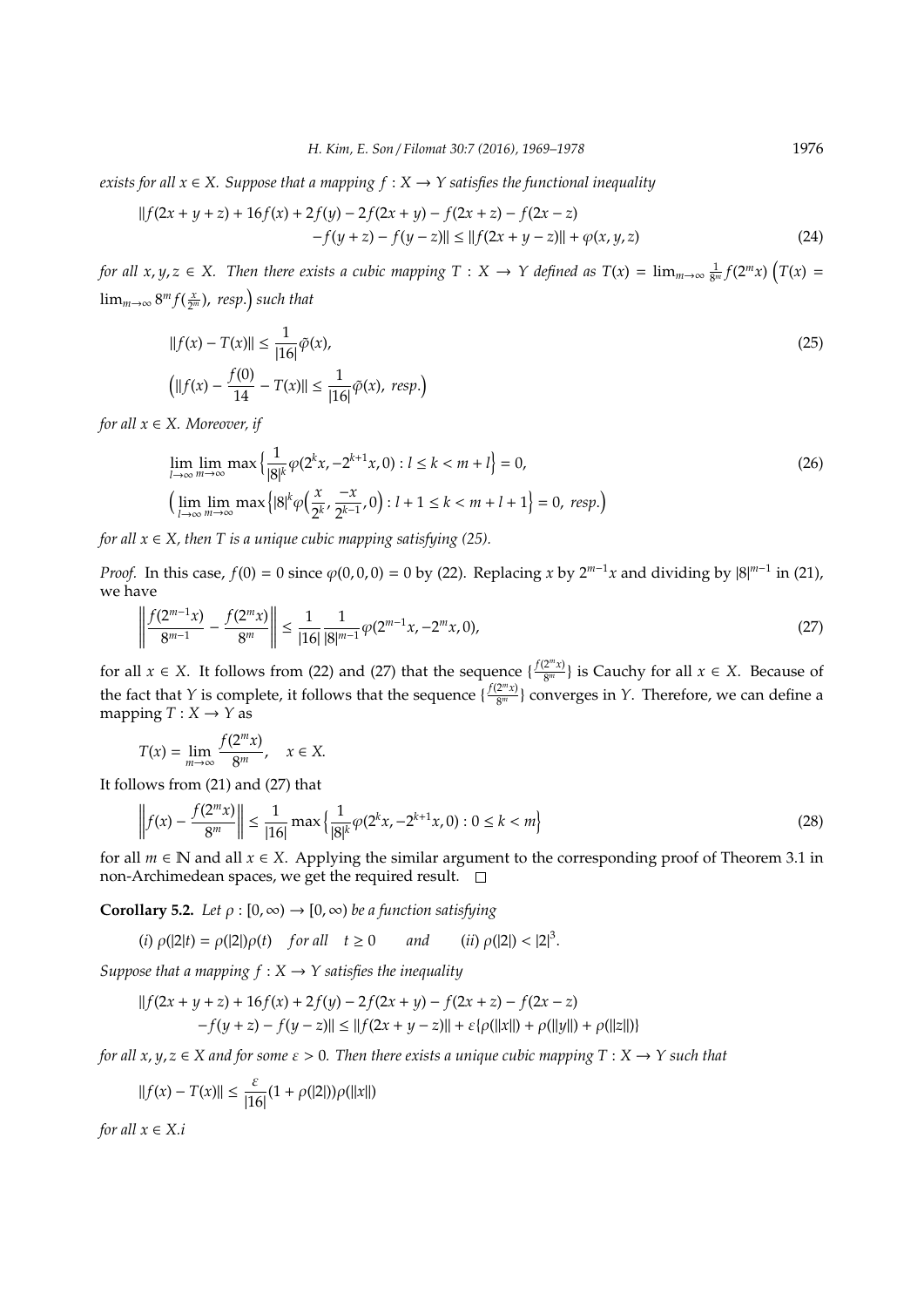*Proof.* Letting  $\varphi(x, y, z) = \varepsilon \{\rho(||x||) + \rho(||y||) + \rho(||z||)\}$ , we obtain

$$
\lim_{m \to \infty} \frac{1}{|8|^m} \varphi(2^m x, 2^m y, 2^m z) = \left(\frac{\rho(|2|)}{|8|}\right)^m \varphi(x, y, z) = 0
$$

for all  $x, y, z \in X$  and also

$$
\varphi(x, -2x, 0) = \varepsilon {\rho(||x||) + \rho(||2x||)}
$$
  
=  $\varepsilon {\rho(||x||) + \rho(||2|)\rho(||x||)}$   
=  $\varepsilon (1 + \rho(|2|))\rho(||x||)$ 

for all  $x \in X$ . By direct calculation,

$$
\tilde{\varphi}(x) = \lim_{m \to \infty} \max \left\{ \frac{1}{|8|^k} \varphi(2^k x, -2^{k+1} x, 0) : 0 \le k < m \right\} = \varphi(x, -2x, 0)
$$

exists and

$$
\lim_{l \to \infty} \lim_{m \to \infty} \max \left\{ \frac{1}{|\mathcal{B}|^k} \varphi(2^k x, -2^{k+1} x, 0) : l \le k < m+l \right\} = \lim_{l \to \infty} \frac{1}{|\mathcal{B}|^l} \varphi(2^l x, -2^{l+1} x, 0) = 0
$$

holds for all  $x \in X$ . Applying Theorem **??**, we conclude that

$$
||f(x) - T(x)|| \le \frac{1}{|16|}\tilde{\varphi}(x) = \frac{1}{|16|}\varphi(x, -2x, 0) = \frac{\varepsilon}{|16|}(1 + \rho(|2|))\rho(||x||)
$$

for all  $x \in X$ .  $\Box$ 

**Corollary 5.3.** *Let*  $\rho : [0, \infty) \to [0, \infty)$  *be a function satisfying* 

(i) 
$$
\rho(\frac{t}{|2|}) = \rho(\frac{1}{|2|})\rho(t)
$$
 for all  $t \ge 0$  and (ii)  $\rho(\frac{1}{|2|}) < |2|^{-3}$ .

*Suppose that a mapping*  $f : X \rightarrow Y$  *satisfies the inequality* 

$$
||f(2x + y + z) + 16f(x) + 2f(y) - 2f(2x + y) - f(2x + z) - f(2x - z)
$$
  
-f(y + z) - f(y - z)|| \le ||f(2x + y - z)|| + \varepsilon{\rho(||x||) + \rho(||y||) + \rho(||z||)}

*for all x*,  $y, z \in X$  and for some  $\varepsilon > 0$ . Then there exists a unique cubic mapping  $T : X \to Y$  such that

$$
||f(x) - \frac{f(0)}{14} - T(x)|| \le \frac{\varepsilon}{|2|} \Big( 1 + \rho \Big( \frac{1}{|2|} \Big) \Big) \rho(||x||)
$$

*for all*  $x \in X$ .

## **References**

- [1] H. Alikhani, Sh. Rezapour and N. Shahzad, Fixed points of a new type of contractive mappings and multifunctions, Filomat 27:7 (2013), 1315–1319, DOI 10.2298/FIL1307315A.
- [2] T. Aoki, On the stability of the linear transformation in Banach spaces, J. Math. Soc. Japan, **2**(1950), 64–66.
- [3] Y. Cho and H. Kim, Stability of functional inequalities with Cauchy–Jensen additive mappings, Abst. Appl. Anal. **2007**(2007), Article ID 89180, 13 pages.
- [4] Y.J. Cho, C. Park, R. Saadati, Functional inequalities in non-Archimedean Banach spaces, Appl. Math. Lett. **23**(2010), 1238–1242.
- [5] P.W. Cholewa, Remarks on the stability of functional equations, Aequationes Math. **27**(1984), 76–86.
- [6] S. Czerwik, On the stability of the mapping in normed spaces, Abh. Math. Sem. Univ. **62**(1992), 59–64.
- [7] G. Durmaz, O. Acar, I. Altun, Some fixed point results on weak partial metric spaces, Filomat 27:2 (2013), 317–326, DOI 10.2298/FIL1302317D.
- [8] W. Fechner, Stability of a functional inequality associated with the Jordan–von Neumann functional equation, Aequationes Math. **71**(2006), 149–161.
- [9] P. Găvruta, A generalization of the Hyers–Ulam–Rassias stability of approximately additive mappings, J. Math. Anal. Appl. **184**(1994), 431–436.
- [10] A. Gilanyi, Eine zur Parallelogrammgleichung aquivalente Ungleichung, Aequationes Math. ´ **62**(2001), 303–309.